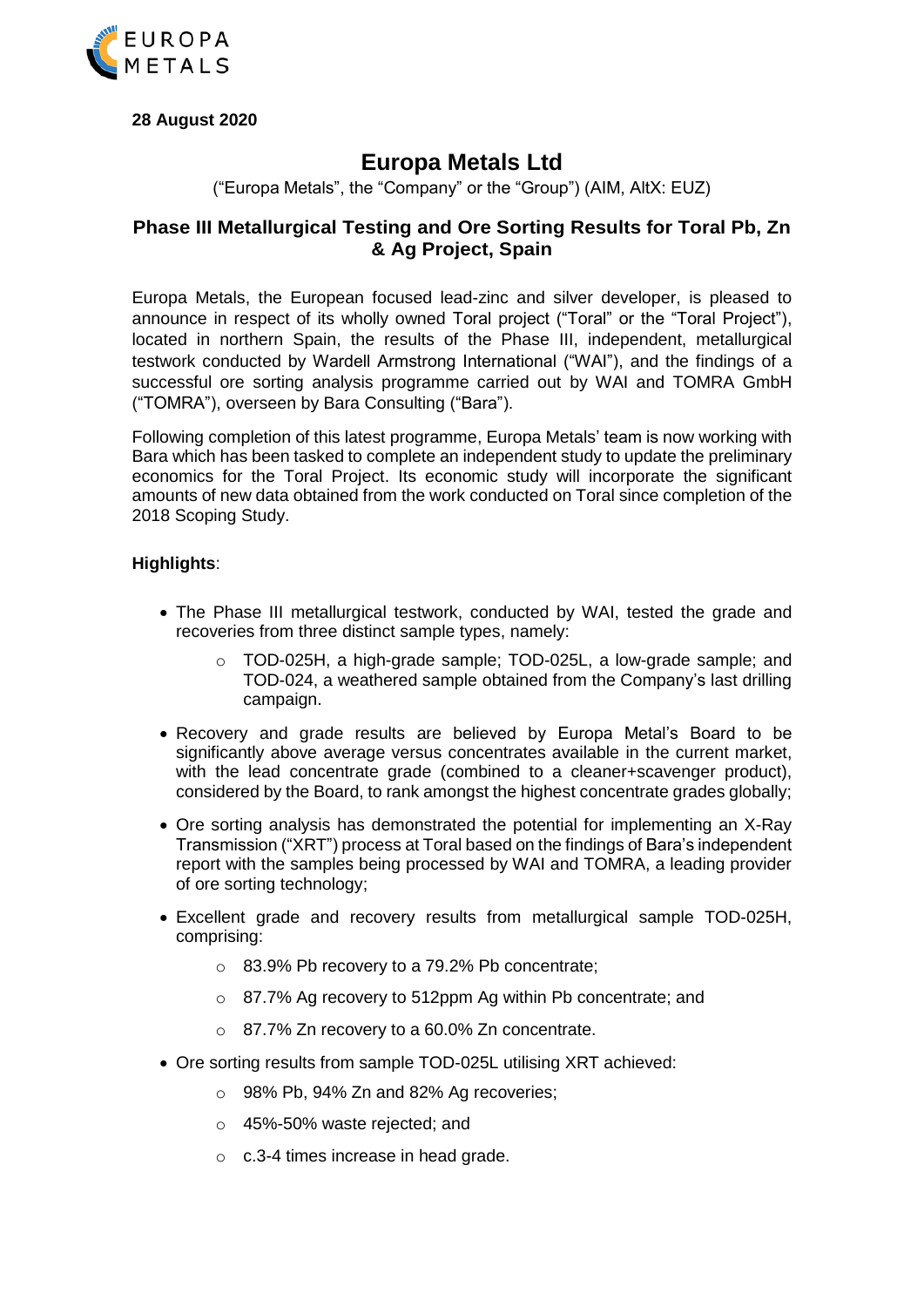

- Post ore sorting flotation results on sample TOD-025L concentrates were:
	- o 89.4% and 81.5% Pb/Ag recoveries to a lead-silver concentrate grading 53.8% Pb and 640 g/t Ag respectively; and
	- o 84.7% Zn recoveries to a 52.4% Zn concentrate grade.
- Ore sorting results for lower grade sample from TOD-024, an area previously not considered in the 2018 Scoping Study, utilising XRT achieved:
	- o 98% Pb, 97% Zn and 92% Ag recoveries;
	- o 45% 50% waste rejection; and
	- o 2 times increase in head grade.
- Post ore sorting flotation results on sample TOD-024 concentrates:
	- $\circ$  analysis indicates that this ore type may be beneficiated through sorting plus flotation of the sorted products; and
	- o 73% Pb, 84% Zn and 81% Ag recoveries to 16.0% Pb, 18.6% Zn and 165 g/t Ag concentrate grade were achieved
- Phase III metallurgical results and ore sorting analysis to be utilised, alongside all key work conducted since the 2018 Scoping Study, to update the Toral Project's estimated economics through an independent study being conducted by Bara.

#### **Commenting today, Laurence Read, CEO of Europa Metals, said**:

"*Today's Phase III metallurgical results, conducted by Wardell Armstrong International, and ore sorting analysis from TOMRA/Bara demonstrate excellent lead, zinc and silver recovery and grades for the Toral Project in addition to identifying certain economic benefits that could result from the implementation of ore sorting during potential future mining activities. While Europa Metals is extremely pleased with the results from the TOD-025, high-grade, sample, it is of particular note that ore sorting could well bring new areas of the deposit's overall resource into the mineable area having previously been discounted due to the low-grade nature of the ore.*

*"We are now progressing work with Bara to determine the impact of the recent metallurgical studies, ore sorting, updated resource estimate and other work conducted since the 2018 Scoping Study, on the prospective economics for the Toral Project. Europa Metals looks forward to updating the market on revised economic parameters for Toral and on the Pre-Feasibility Study workstreams underway in due course.*"

#### **Myles Campion, Executive Chairman of Europa Metals, further commented**:

"*This latest set of metallurgical results indicate the potential to exploit further the resource at Toral. In addition, by investigating the use of XRT in our process route, we expect increased optionality in terms of mining rates and throughput flexibility. Combining the ore sorting results with the very impressive lead concentrate grades achieved from the TOD-025 sample, we firmly believe that Europa Metals is continuing to demonstrate that Toral can provide a high-grade concentrate, whilst allowing for a flexible mining approach.*

*"Today's results will now be combined with our previous metallurgical testwork to inform an updated set of economic parameters and provide a roadmap into our next phase of work.*"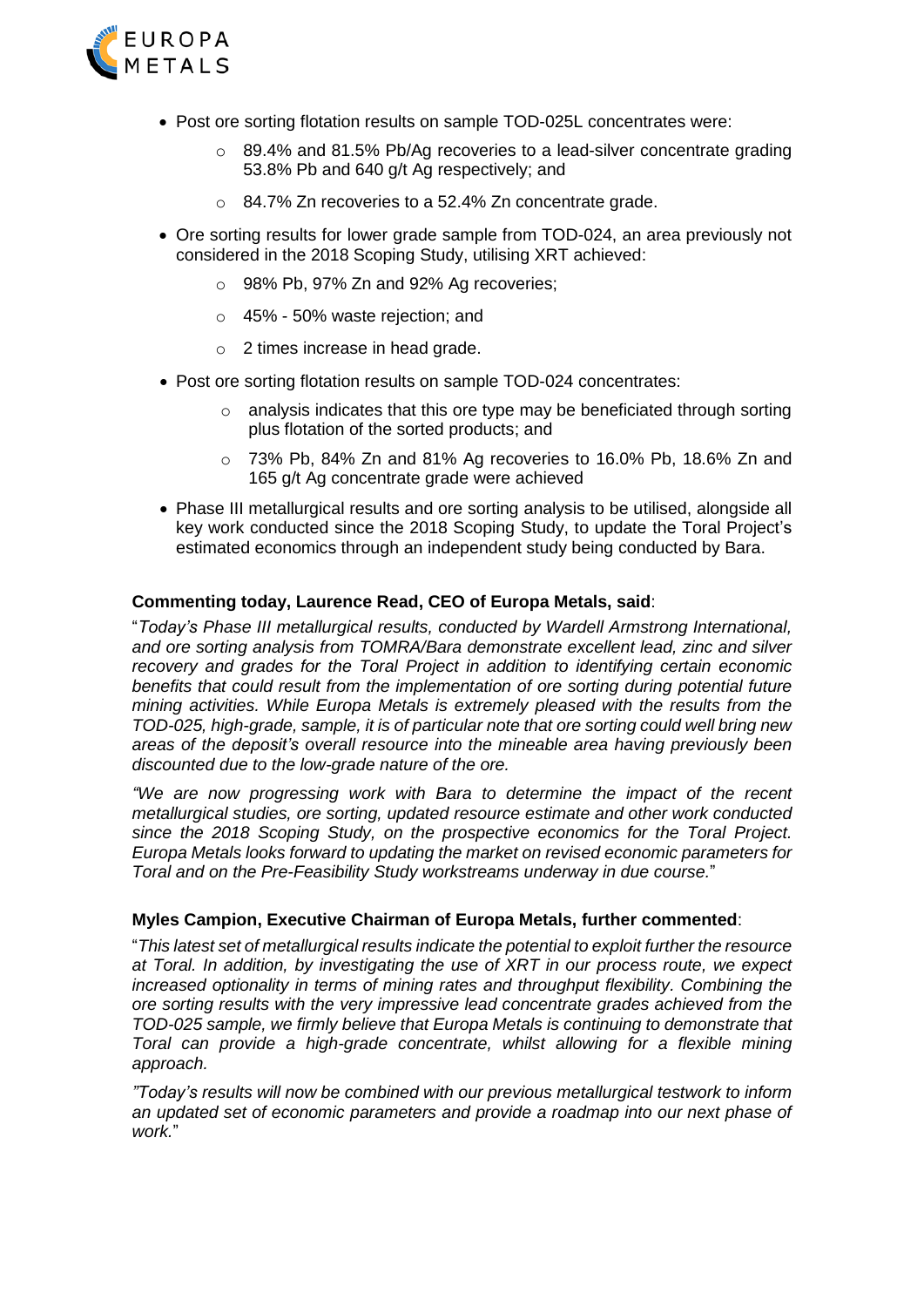

#### **Objectives of the Phase III metallurgical testwork and ore sorting analysis**

WAI conducted tests on metallurgical samples, representing the expected ore types from Toral, to develop a flowsheet for the potential economical feasible beneficiation of Toral ores to produce marketable concentrates, as well as establishing basic processing data for input into engineering studies. Such work builds on the positive results from WAI's two previous metallurgical programmes, with the design based on its previous recommendations. Work has also been undertaken with Bara regarding an analysis of the potential for ore sorting at the Toral Project, in order to refine a potential future production process for the discrete treatment of different areas of the resource with increased metal recovery.

Three samples were submitted to WAI for testing, representing different ore types likely to be encountered within Toral during potential future production, with all of the ore sorting samples firstly subjected to an ore sorting process followed by flotation testing. The representative samples were as follows:

- 1. High-grade intersection from drill hole TOD-025 (TOD-025H), which was subjected to flotation tests.
- 2. Low-grade fresh sample from drill hole TOD-025 (TOD-025L) for determining the use of XRT ore sorting technology.
- 3. Weathered, low-grade, sample from drill hole TOD-024, also subjected to XRT analysis.

### **Summary of ore sorting**

Ore sorting has been identified as having the potential to unlock value in the shallower, lower grade zones previously not considered to be economically mineable in the 2018 Scoping Study. Testing was therefore undertaken to investigate the potential of preconcentrate material from the Toral deposit by means of sensor-based sorting. If successful, pre-concentration of the ore could provide a number of potential benefits for the project including:

- Reducing the size of the requisite process plant (crushing, grinding and dewatering circuits) whilst maintaining the same overall throughput;
- Enabling ore that may otherwise be sub-economic based on grade to be processed; and
- Allowing higher mining rates without necessarily having to increase the size of the processing plant.

Overall, the sorting results for both the TOD-024 and TOD-025L samples are considered to be excellent, with between 45% - 50% of the mass rejected at, for the TOD-024 sample, 98% Pb recovery, 97% Zn recovery and 92% Ag recovery, and at, for the TOD-025L sample, 98% Pb recovery, 94% Zn recovery and 82% Ag recovery.

The increasing head assay is also pleasing with the TOD-024 sample increasing from 1.04% Pb and 1.01% Zn in the feed to 2.34% Pb and 2.15% Zn and an approximate doubling of the grade in the sorter product. In the TOD-025L sample the increase in grade was more pronounced with uplifts in the Pb grade from 1.13% Pb to 4.03% and Zn grade from 0.62% Zn in the feed to 2.06% Zn in the sorter product.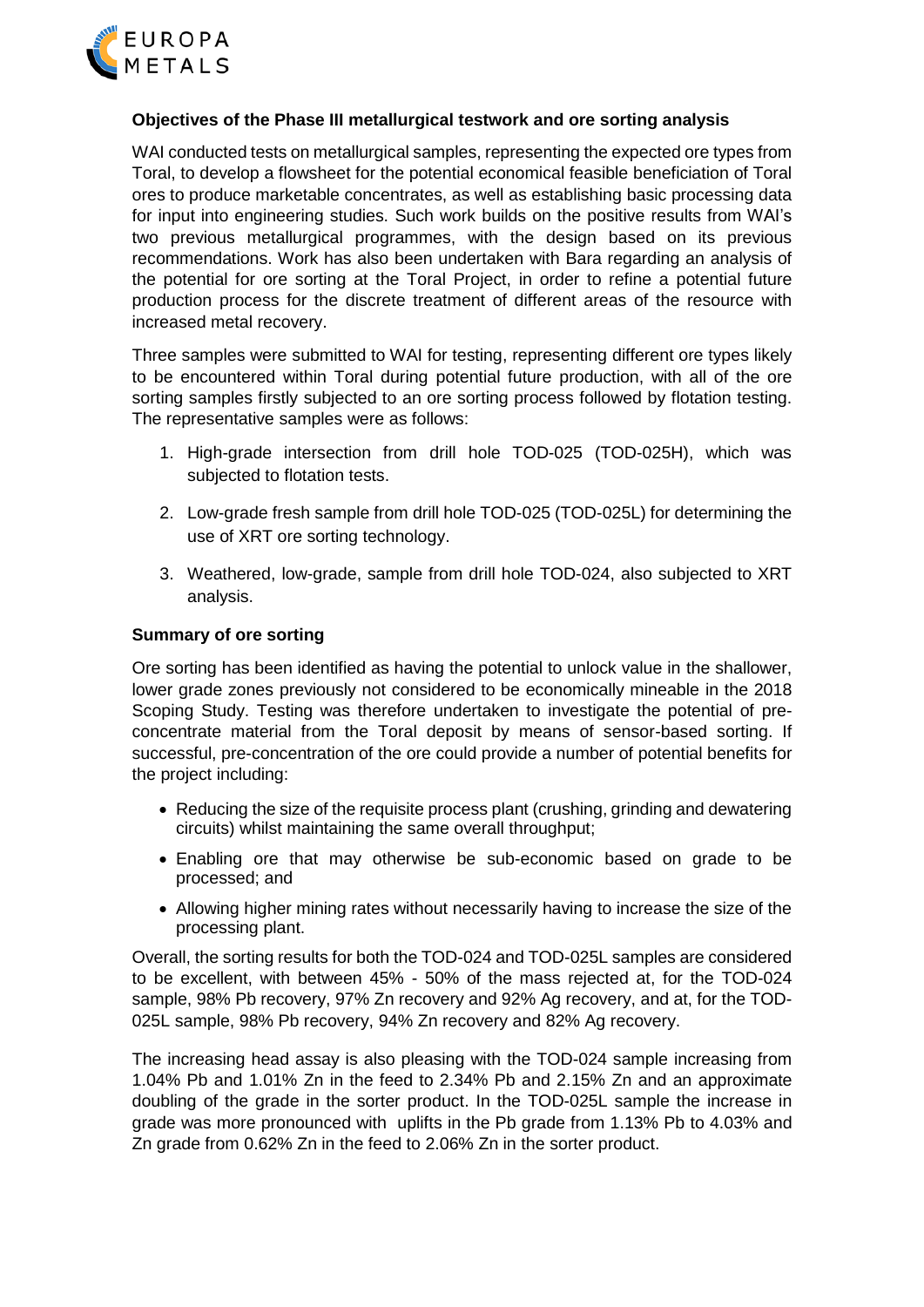

# **Ore sorting process**

Ore sorting by means of XRT is an established process for sorting Pb/Zn ores by way of rejecting waste dilution from ores at low cost prior to more conventional processing by flotation. Sensor-based sorting was selected for this investigation as it offers a number of benefits over alternative pre-concentration methods, such as Dense Media Separation (DMS), including the ability to change the sorting criteria depending on the feed material and target specific metals/minerals of interest along with the added flexibility of not having to be continuously operated.

### **Toral ore sorting analysis**

Based on the minerals of interest in the feed (galena/sphalerite) and the predominant host mineralisation (calcite/dolomite), sorting by means of XRT sensing was selected for investigation as part of the study as it allows detection of the minerals of interest both on the surface and within the particle being sorted.

Two low grade samples were taken and submitted for analysis to WAI for sorting testwork alongside TOMRA, a leading provider of ore sorting technology based in Germany and overseen by Bara. The objective of the work was to identify the potential economic benefits of processing low-grade and weathered material through beneficiation circuits during the future mine life of Toral alongside the central, high-grade core of the project. The samples analysed were TOD-025L and TOD-024.

The results, presented in Table 1 below, show lead and zinc stage recoveries in excess of 94.5% for the TOD-024 sample and in excess of 89.2% for the TOD-025L sample.

Overall, taking into account the metal contained within the -10.0mm "fines" fraction, the data shows that in excess of 94% of the overall lead and zinc in the feed could be recovered through the ore sorting process whilst rejecting a minimum of 40% of the original mass.

| TOD-024 (Sort+Float) Sorter Test Results |                 |               |             |       |                                          |                               |                        |                         |              |  |
|------------------------------------------|-----------------|---------------|-------------|-------|------------------------------------------|-------------------------------|------------------------|-------------------------|--------------|--|
| <b>Size</b><br><b>Fraction</b>           | <b>Product</b>  | <b>Mass</b>   |             | Assay |                                          | <b>Sorter Recovery</b><br>(%) |                        | Overall<br>Recovery (%) |              |  |
| (mm)                                     |                 | (kg)          | (%)         | Pb(%) | Zn (%)                                   | <b>Pb</b>                     | Zn                     | <b>Pb</b>               | Zn           |  |
|                                          | Stage 1 Product | 5.21          | 22.76       | 2.34  | 2.15                                     | 96.43                         | 94.52                  | 51.08                   | 48.23        |  |
| $-25.0+10.0$                             | Stage 2 Product | 2.16          | 9.41        | 0.08  | 0.07                                     | 1.40                          | 1.33                   | 0.74                    | 0.68         |  |
|                                          | Stage 2 Waste   | 9.06          | 39.54       | 0.03  | 0.05                                     | 2.17                          | 4.15                   | 1.15                    | 2.12         |  |
| $-10.0$                                  | <b>Fines</b>    | 28.29<br>6.48 |             | 1.73  | 1.75                                     |                               | $\blacksquare$         | 47.03                   | 48.98        |  |
| Feed                                     |                 | 22.90         | 100.00      | 1.04  | 1.01                                     |                               |                        | 100.00                  | 100.00       |  |
|                                          |                 |               |             |       |                                          |                               |                        |                         |              |  |
|                                          |                 |               |             |       | TOD-025 (Sort+Float) Sorter Test Results |                               |                        |                         |              |  |
| <b>Size</b>                              |                 |               |             |       |                                          |                               | <b>Sorter Recovery</b> |                         | Overall      |  |
| <b>Fraction</b>                          | <b>Product</b>  |               | <b>Mass</b> | Assay |                                          |                               | (%)                    |                         | Recovery (%) |  |
| (mm)                                     |                 | (kg)          | (%)         | Pb(%) | Zn (%)                                   | <b>Pb</b>                     | Zn                     | <b>Pb</b>               | Zn           |  |
|                                          | Stage 1 Product | 3.91          | 14.24       | 4.03  | 2.06                                     | 96.08                         | 89.22                  | 50.81                   | 46.97        |  |
| $-25.0 + 10.0$                           | Stage 2 Product | 2.73          | 9.96        | 0.13  | 0.18                                     | 2.24                          | 5.52                   | 1.19                    | 2.90         |  |
|                                          | Stage 2 Waste   | 8.59          | 31.31       | 0.03  | 0.06                                     | 1.68                          | 5.27                   | 0.89                    | 2.77         |  |
| $-10.0$                                  | <b>Fines</b>    | 12.20         | 44.49       | 1.20  | 0.66                                     |                               | ۰                      | 47.11                   | 47.36        |  |

|  |  | Table 1: Summary of ore sorting results from the TOD-024 and TOD-025L samples: |
|--|--|--------------------------------------------------------------------------------|
|  |  |                                                                                |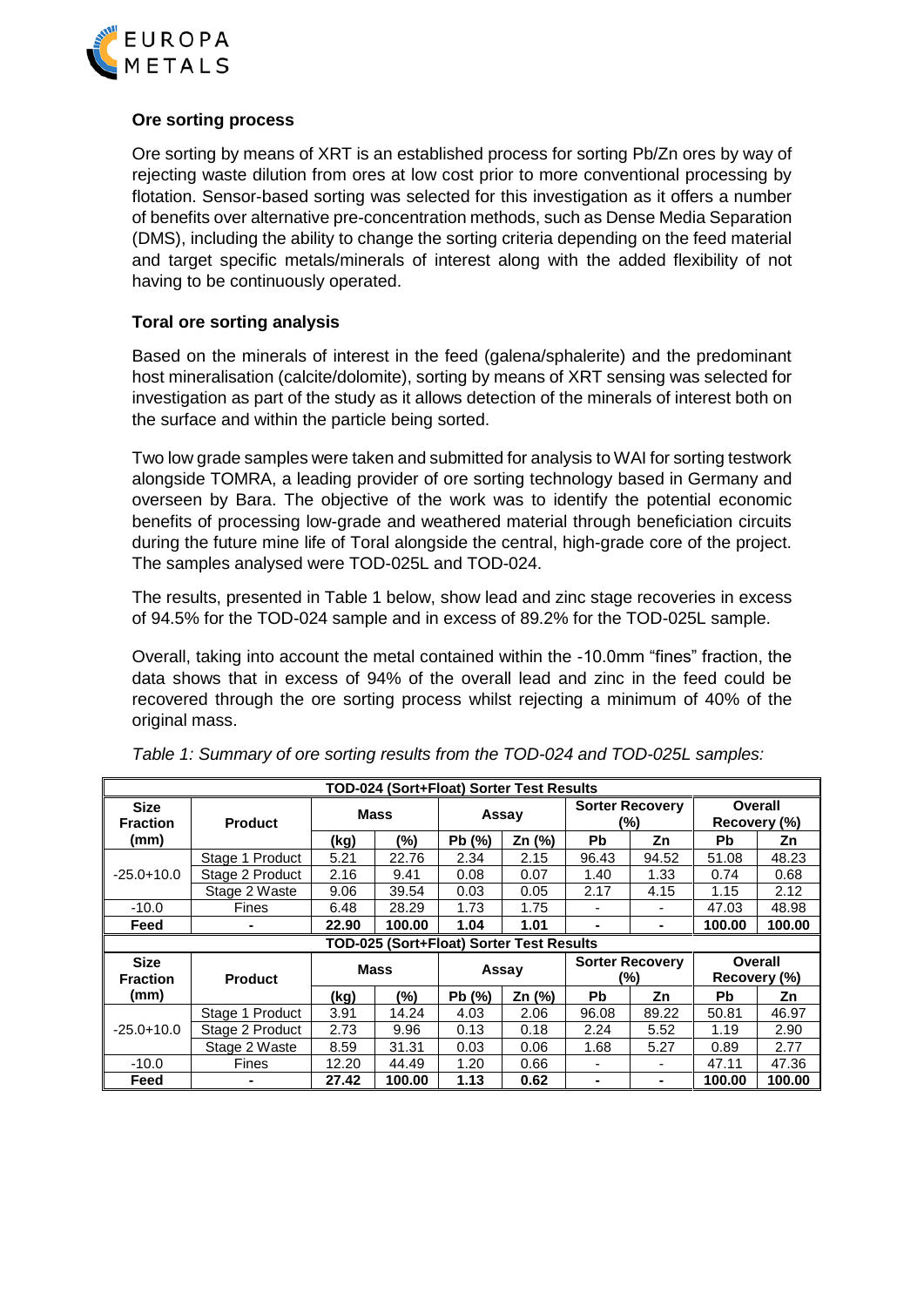

# **TOD-025L sample**

Products from ore sorting testwork on the TOD-025L sample were subjected to open circuit flotation testing comprising rougher and cleaner flotation tests resulting in an c.3- 4 times uplift in the head assay. Test conditions were optimised in terms of residence time and reagent dosages. Results of the testing are summarised in Table 2 below.

Results for the benchmark cleaner flotation test (FCT1) conducted using optimal residence and reagent dosing conditions for lead, demonstrated lead and silver recoveries of 89.4% and 81.5% to a lead-silver concentrate grading 53.8% Pb and 640 g/t Ag respectively. Results of the zinc cleaner flotation test (Cl 2) demonstrated zinc recoveries of 84.7% to a concentrate grading 52.4% Zn.

| TOD-025 (Sort+Float) Flotation Test Results |           |                 |                       |        |        |             |              |       |       |  |
|---------------------------------------------|-----------|-----------------|-----------------------|--------|--------|-------------|--------------|-------|-------|--|
|                                             |           |                 |                       |        | Assay  |             | Recovery (%) |       |       |  |
| Test                                        | Conc      | <b>Stage</b>    | <b>Mass</b><br>$(\%)$ | Pb (%) | Zn (%) | Ag<br>(ppm) | <b>Pb</b>    | Zn    | Ag    |  |
|                                             | <b>Pb</b> | Ro              | 3.2                   | 50.98  | 1.86   | 616         | 90.25        | 5.41  | 78.36 |  |
| FT <sub>1</sub>                             | Zn        | Ro              | 5.3                   | 2.97   | 19.11  | 93.8        | 8.75         | 92.46 | 19.86 |  |
|                                             | <b>Pb</b> | Ro              | 2.9                   | 53.80  | 2.17   | 640         | 89.43        | 5.93  | 81.54 |  |
| FCT <sub>1</sub>                            |           | CI 1            | 0.7                   | 60.46  | 3.02   | 1,975       | 23.08        | 1.90  | 57.80 |  |
|                                             | Zn        | Ro              | 4.8                   | 3.40   | 20.12  | 77.3        | 9.41         | 91.60 | 16.41 |  |
|                                             |           | CI 1            | 2.0                   | 7.19   | 47.38  | 153         | 8.28         | 89.71 | 13.58 |  |
|                                             |           | Ro              | 3.1                   | 46.54  | 2.00   | 647         | 88.03        | 5.96  | 80.58 |  |
|                                             |           | CI <sub>1</sub> | 1.7                   | 71.34  | 1.62   | 1,078       | 71.66        | 2.56  | 71.30 |  |
|                                             | <b>Pb</b> | CI <sub>2</sub> | 1.1                   | 71.10  | 1.48   | 1,207       | 47.91        | 1.51  | 51.39 |  |
| FCT <sub>2</sub>                            |           | CI <sub>3</sub> | 0.2                   | 54.97  | 3.14   | 2,727       | 8.26         | 0.74  | 26.98 |  |
|                                             |           | Ro              | 14.8                  | 3.71   | 20.05  | 91.8        | 10.74        | 91.49 | 17.47 |  |
|                                             | Zn        | CI <sub>1</sub> | 2.1                   | 7.61   | 44.41  | 176         | 9.80         | 90.24 | 14.98 |  |
|                                             |           | CI <sub>2</sub> | 1.7                   | 7.75   | 52.36  | 165         | 7.94         | 84.68 | 11.13 |  |
|                                             |           | CI <sub>3</sub> | 1.3                   | 6.94   | 55.49  | 134         | 5.57         | 70.32 | 7.08  |  |

### **TOD-024 sample**

Overall, recoveries of 73% Pb, 84% Zn and 81% Ag to a combined concentrate grading 16.0% Pb, 18.6% Zn and 165 g/t Ag were demonstrated. The complex mineralogy and complex mineral associations observed, presently suggests that an optimal route for this ore type would target a bulk polymetallic concentrate marketable either to ISF smelters in the region or alternatively to operators of either PoX or Albion process circuits.

The TOD-024 low-grade weathered sample was subjected to a total of three rougher flotation tests to investigate flotation performance. While this shallower, weathered ore type was not considered in the 2018 Scoping Study, the sorting testwork undertaken suggests that this ore type may indeed be amenable to beneficiation by sorting plus flotation of the sorted products. Results for the flotation of the sorted products from the TOD-024 sample are presented in Table 3.

Further work on this option is required, including metallurgical optimisation for recovery of non-sulphide zinc species, lead-zinc separation, as well as work on treatment charges and payabilities obtainable for a potential bulk polymetallic concentrate.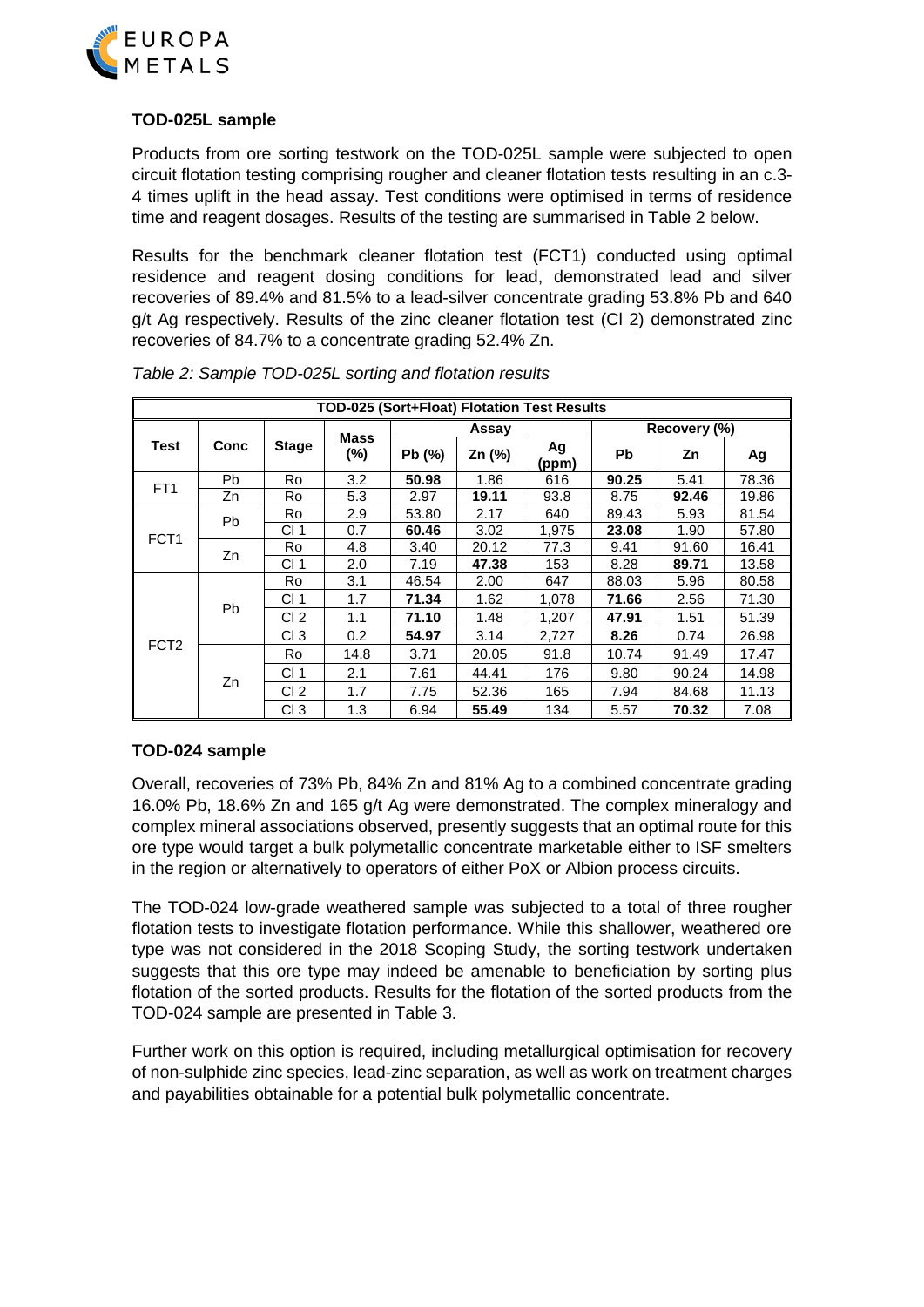

| TOD-024 (Sort+Float) Flotation Test Results |           |             |        |        |             |              |       |       |  |  |
|---------------------------------------------|-----------|-------------|--------|--------|-------------|--------------|-------|-------|--|--|
|                                             |           | <b>Mass</b> |        | Assay  |             | Recovery (%) |       |       |  |  |
| Test                                        | Conc      | $(\%)$      | Pb (%) | Zn (%) | Ag<br>(ppm) | Pb           | Ζn    | Ag    |  |  |
| FT <sub>1</sub>                             | <b>Pb</b> | 5.2         | 23.72  | 27.62  | 246         | 59.92        | 69.29 | 66.96 |  |  |
|                                             | Zn        | 4.2         | 6.43   | 7.32   | 64.83       | 13.33        | 15.06 | 14.45 |  |  |
| FT <sub>2</sub>                             | Pb        | 4.5         | 24.69  | 26.64  | 242         | 58.09        | 61.08 | 63.37 |  |  |
|                                             | Zn        | 4.5         | 5.25   | 9.58   | 56.01       | 12.59        | 22.40 | 14.94 |  |  |
| FT <sub>3</sub>                             | Pb        | 4.3         | 28.43  | 25.39  | 290         | 57.84        | 52.21 | 65.57 |  |  |
|                                             | Zn        | 5.2         | 5.25   | 13.08  | 53.16       | 12.79        | 32.20 | 14.39 |  |  |

*Table 3: Sample TOD-024 sorting and flotation results*

# **TOD-025H sample**

Following a single stage of cleaning, the final recovery of lead to a combined cleaner+scavenger product was 83.9% at a grade of 79.2% Pb whilst zinc recovery was 87.7% to a grade of 60.0% Zn. These results represented a significant improvement in both the grade and recovery of both metals when compared with previous testing.

In overview, whilst test data in terms of concentrate grade and recovery to concentrate can be attributed in part to high feed grades in the test sample, the test still demonstrates the potential for excellent recovery of lead, silver and zinc to a concentrate assaying lead and zinc values significantly above those typically found in the market for these ore types.

The high-grade fresh TOD-025H sample was subjected to a programme comprising open circuit rougher and cleaner flotation tests, the results of which are set out in Table 4:

| TOD-025 (Sort+Float) Flotation Test Results |           |                 |                       |        |        |             |              |       |       |  |
|---------------------------------------------|-----------|-----------------|-----------------------|--------|--------|-------------|--------------|-------|-------|--|
|                                             |           |                 |                       |        | Assay  |             | Recovery (%) |       |       |  |
| <b>Test</b>                                 | Conc      | <b>Stage</b>    | <b>Mass</b><br>$(\%)$ | Pb (%) | Zn (%) | Ag<br>(ppm) | <b>Pb</b>    | Zn    | Ag    |  |
| FT <sub>1</sub>                             | Pb        | <b>Ro</b>       | 3.2                   | 50.98  | 1.86   | 616         | 90.25        | 5.41  | 78.36 |  |
|                                             | Zn        | Ro              | 5.3                   | 2.97   | 19.11  | 93.8        | 8.75         | 92.46 | 19.86 |  |
|                                             | <b>Pb</b> | Ro              | 2.9                   | 53.80  | 2.17   | 640         | 89.43        | 5.93  | 81.54 |  |
| FCT <sub>1</sub>                            |           | CI <sub>1</sub> | 0.7                   | 60.46  | 3.02   | 1,975       | 23.08        | 1.90  | 57.80 |  |
|                                             | Zn        | Ro              | 4.8                   | 3.40   | 20.12  | 77.3        | 9.41         | 91.60 | 16.41 |  |
|                                             |           | CI <sub>1</sub> | 2.0                   | 7.19   | 47.38  | 153         | 8.28         | 89.71 | 13.58 |  |
|                                             |           | Ro              | 3.1                   | 46.54  | 2.00   | 647         | 88.03        | 5.96  | 80.58 |  |
|                                             | <b>Pb</b> | CI <sub>1</sub> | 1.7                   | 71.34  | 1.62   | 1,078       | 71.66        | 2.56  | 71.30 |  |
|                                             |           | CI <sub>2</sub> | 1.1                   | 71.10  | 1.48   | 1,207       | 47.91        | 1.51  | 51.39 |  |
| FCT <sub>2</sub>                            |           | CI <sub>3</sub> | 0.2                   | 54.97  | 3.14   | 2,727       | 8.26         | 0.74  | 26.98 |  |
|                                             |           | Ro              | 14.8                  | 3.71   | 20.05  | 91.8        | 10.74        | 91.49 | 17.47 |  |
|                                             | Zn        | CI <sub>1</sub> | 2.1                   | 7.61   | 44.41  | 176         | 9.80         | 90.24 | 14.98 |  |
|                                             |           | CI <sub>2</sub> | 1.7                   | 7.75   | 52.36  | 165         | 7.94         | 84.68 | 11.13 |  |
|                                             |           | CI <sub>3</sub> | 1.3                   | 6.94   | 55.49  | 134         | 5.57         | 70.32 | 7.08  |  |

*Table 4: Results from sample TOD-025H*

The flowsheet tested considers crushing, followed by sorting of low-grade ores using XRT, grinding of ores to between 106µm and 150µm, and flotation in 2 rougher and 3 cleaner stages in closed circuit to separate lead-silver and zinc concentrates. A schematic of the basic flowsheet is shown in Figure 1.